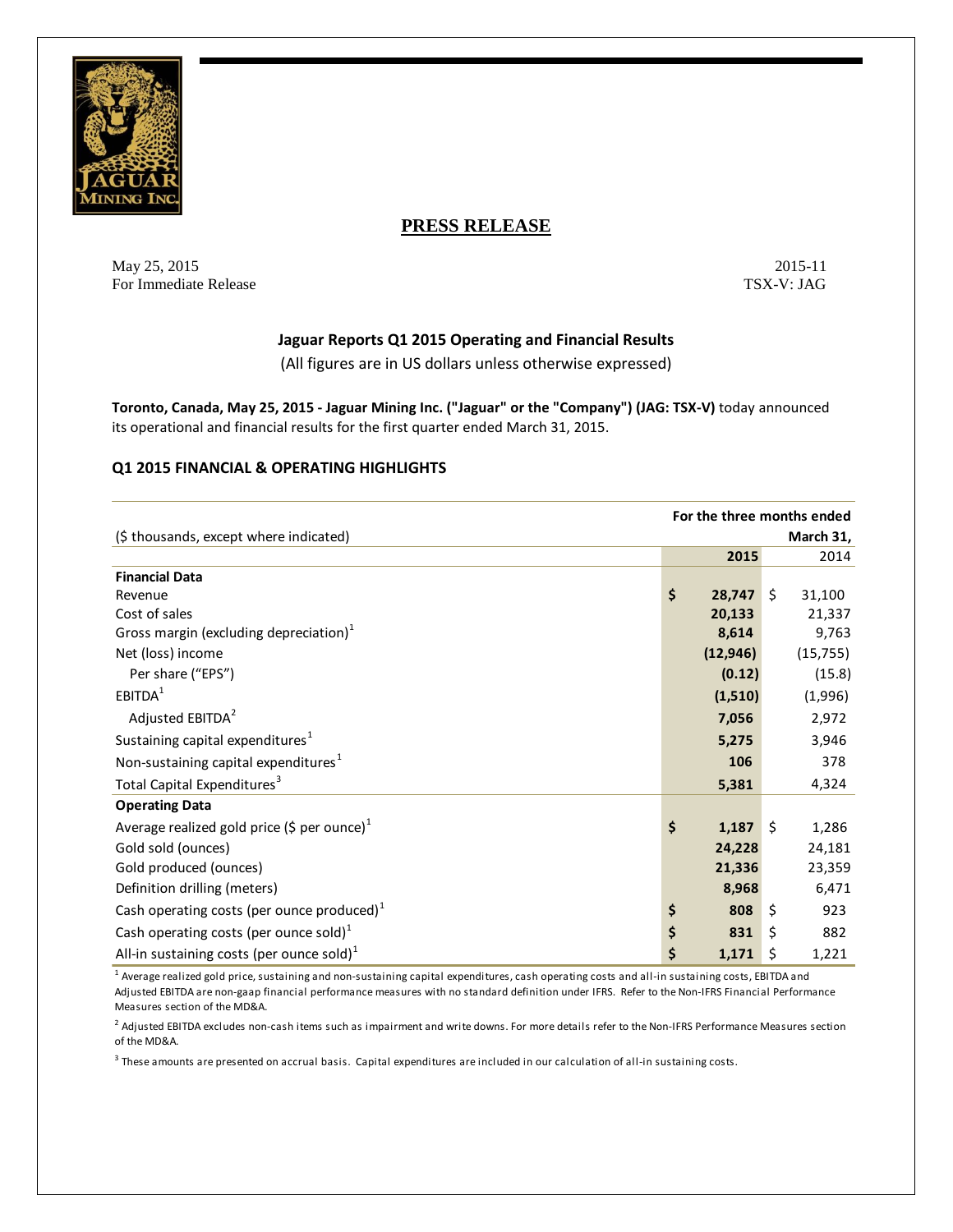### **Cash and Gold Bullion**

|                             |                          | March 31, December 31, |
|-----------------------------|--------------------------|------------------------|
| (\$ thousands)              | 2015                     | 2014                   |
| Cash and equivalents        | 10,258                   | 7,161                  |
| Gold bullion                | $\overline{\phantom{0}}$ | 1,801                  |
| Total cash and gold bullion | 10,258                   | 8,962                  |

## Financial Highlights

- Revenues during the first quarter of 2015 were \$28.7 million, compared with revenues of \$31.1 million for the corresponding 2014 period;
	- The average realized gold price per ounce during the first quarter of 2015 was \$1,187, compared to \$1,286 for the corresponding 2014 period;
- 24,228 ounces of gold were sold during the first quarter of 2015, while 24,181 ounces of gold were sold during the corresponding 2014 period;
- Adjusted EBITDA for the first quarter of 2015 was \$7.1 million compared to \$3.0 million for the same period in 2014;
- One of our top priorities in 2014 was to restore the Company's balance sheet. As part of this action, on April 22, 2014, the Company concluded a series of actions that (i) extinguished \$268.5 million of indebtedness, (ii) obtained interest forgiveness of \$10.5 million, (iii) extended the repayment terms of its senior secured facility, (iv) concluded a \$50.0 million equity financing and (v) changed its executive management team;
- Total debt outstanding as at March 31, 2015 was \$28.0 million (of which \$14.8 million related to senior secured facility with Renvest), compared to \$31.0 million as at December 31, 2014;
- As at March 31, 2015 the Company had cash on hand of \$10.3 million (\$7.1 million as at December 31, 2014);
- In the first quarter of 2015, the Company received a cash refund of R\$16.7 million (approximately \$6.0 million) in respect of Federal VAT input tax credits for years 2009 through 2011, for its Mineração Turmalina Ltda. ("MTL") operating subsidiary. In 2014, the Company had initiated procedures to obtain approval and/or refund for a total amount of R\$29.1 million of input tax credits. Following an extensive audit process by the tax authorities, 81.6% of the input tax credits were approved for refund. 29.7% of the approved amount was applied as a credit to reduce other federal taxes payable for prior years, while the remaining claim was refunded in cash;
- During the quarter, the Company announced its intention to issue up to \$20.0 million principal amount of Debentures on a non-brokered private placement basis (the "Offering"). On May 4, 2015, the Company announced amendment of certain terms and conditions of the Offering. The conversion price of the convertible debentures was adjusted to C\$0.25 per share and the maturity period to 2 years.

# Operational Highlights

### *Production*

- The Company produced 21,336 ounces of gold in the first quarter of 2015, compared to 23,359 ounces in the corresponding 2014 period:
	- o Turmalina produced 11,796 ounces of gold in the first quarter of 2015, compared to 11,374 ounces in the corresponding 2014 period,
	- o Caeté produced 9,540 ounces of gold in in the first quarter of 2015, compared to 11,985 in ounces in the corresponding 2014 period,
- A total of 226,000 tonnes was processed in the first quarter of 2015 (first quarter of 2014: 268,000 tonnes) at an average head grade of 3.3 grams per tonne (first quarter of 2014 - 2.9 grams per tonne):
	- o Turmalina processed 111,000 tonnes (first quarter of 2014: 111,000 tonnes) at an average head grade of 3.6 grams per ton (first quarter of 2014: 3.2 grams per tonne)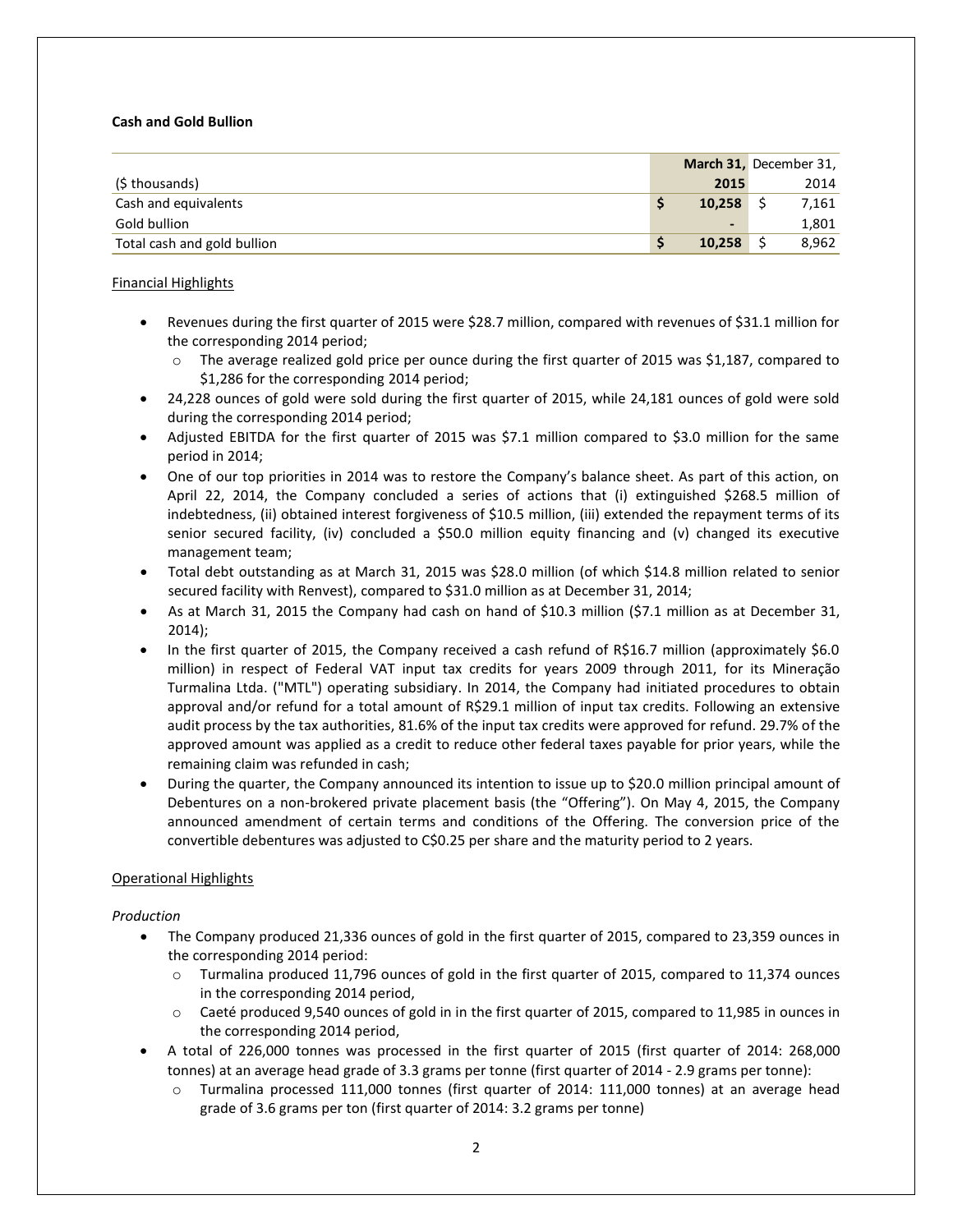- o Caeté processed 115,000 tonnes (first quarter of 2014: 157,000 tonnes) at an average head grade of 3.2 grams per ton (first quarter of 2014: 2.7 grams per tonne)
- Consistent with our efforts to decrease production costs, tonnes mined decreased in the first quarter of 2015 by 16% compared to the same period in 2014, while the average head grade milled increased by 14%.
- For the first quarter of 2015, the average gold recovery rate was 89%, compared to 88% for the comparable 2014 period.

### *Cash Operating Costs, Capital Expenditures and All-in-sustaining Costs*

- During first quarter of 2015, cash operating costs per ounce of gold produced were \$808 compared to \$923 during the same period in 2014, a decrease of \$115 per ounce or 12%. The cost decrease was primarily due to improvement in average grade milled, lower tonnes processed and favorable foreign exchange movements as a result of devaluation of the Brazilian Reais (average exchange rate: Q1 2015: R\$2.87 per US\$ compared to Q1 2014: R\$2.37 per US\$). These favorable cost variances were partially offset by higher costs of preventive maintenance of mining equipment.
- In the first quarter of 2015, sustaining capital expenditures were up by \$1.3 million or 33% at \$5.2 million compared to \$3.9 million during the corresponding period in 2014, primarily due to higher capitalized brownfield exploration at Pilar mine and major rebuilds for machinery and equipment.
- During the first quarter of 2015, all-in sustaining costs per ounce sold (AISC) were \$1,171 compared to \$1,221 per ounce during for the corresponding 2014 period, a decrease of \$50 per ounce or 4%. The decrease in AISC's during the first quarter of 2015 as compared to same period in 2014 is due to a reduction in general and administrative expenditures by \$1.7 million, which was partially offset by \$1.3 million of increased capital expenditures, as noted above.

George Bee, President and Chief Executive Officer of Jaguar commented "In Q1 2015, we continued to pay down debt, our brownfield exploration program confirmed better grades and high value material ahead of mining, and we progressed with the turnaround of our active mining operations. Despite weaker gold prices and short term production interruptions at Turmalina, our cash operating cost per ounce performance improved and we continue implementing the changes that will lead to sustained profitability and free-cash-flow."

### **Qualified Person**

Scientific and technical information contained in this press release has been reviewed and approved by Marcos Dias Alvim, BSc Geo., MAusIMM (CP), Project Development Manager, who is an employee of Jaguar Mining Inc., and is a 'qualified person' as defined by National Instrument 43-101- Standards of Disclosure for Mineral Projects ("NI43-101").

### **About Jaguar Mining Inc.**

Jaguar is a gold producer with mining operations in a prolific greenstone belt in the state of Minas Gerais, Brazil. Additionally, Jaguar wholly owns the large-scale Gurupi Development Project in the state of Maranhão, Brazil. In total, the Company owns mineral claims covering an area of approximate 197,000-hectares. Additional information is available on the Company's website a[t www.jaguarmining.com.](http://www.jaguarmining.com/)

### **FOR FURTHER INFORMATION PLEASE CONTACT:**

Derrick Weyrauch Chief Financial Officer 416-628-9601 dweyrauch@jaguarmining.com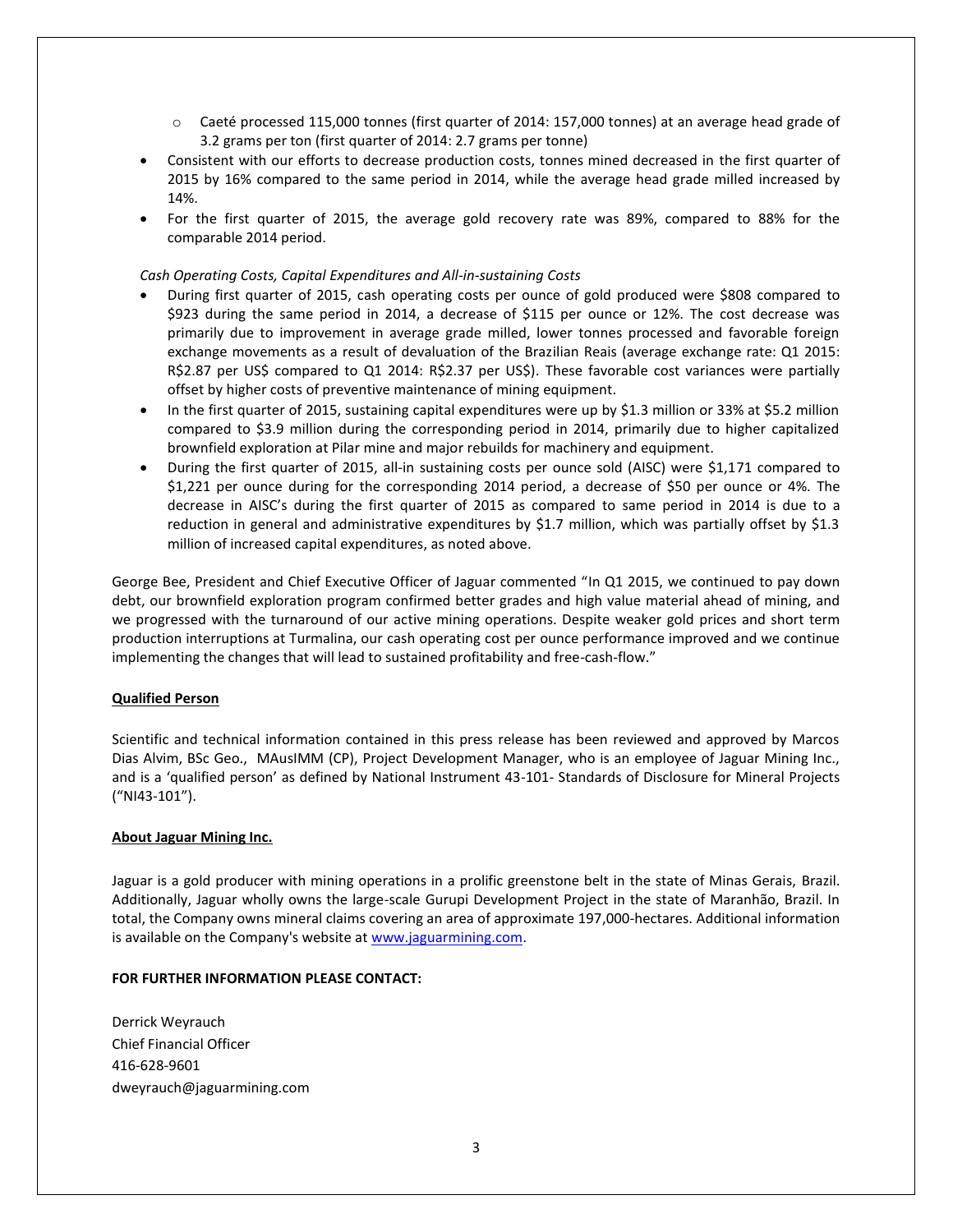#### **FORWARD-LOOKING STATEMENTS**

*Certain statements in this press release constitute "Forward-Looking Statements" within the meaning of the U.S. Private Securities Litigation Reform Act of 1995 and applicable Canadian securities legislation. Forward-looking statements include, but are not limited to, management's assessment of Jaguar's future plans and operation. Certain statements throughout this press release constitute forward-looking statements (forecasts) under applicable securities laws relating to future events or future performance. Forward-Looking Statements can be identified by the use of words such as "are expected", "is forecast", "is targeted", "approximately", "plans", "anticipates" "projects", "anticipates", "continue", "estimate", "believe" or variations of such words and phrases or statements that certain actions, events or results "may", "could", "would", "might", or "will" be taken, occur or be achieved. Forward-Looking Statements involve known and unknown risks, uncertainties and other factors, which may cause the actual results or performance to be materially different from any future results or performance expressed or implied by the Forward-Looking Statements. Management does not have firm commitments for all of the costs, expenditures, prices or other financial assumptions used to prepare the financial outlooks or assurance that such results will be achieved. The actual results of Jaguar will likely vary from the amounts set forth in the financial outlooks and such variation may be material. Jaguar and its management believe that the financial outlooks have been prepared on a reasonable basis, reflecting the best estimates and judgments, and represent, to the best of management's knowledge and opinion, the Company's expected production, grades, tones milled, recovery rates, cash operating costs, and definition/delineation drilling, in addition to overall expenditures and results of operations during 2015. However, because this information is highly subjective and subject to numerous risks, including the risks discussed below, it should not be relied on as necessarily indicative of future results. Forward-looking information is based on current expectations, estimates and projections that involve a number of risks and uncertainties which could cause actual results to differ materially from those anticipated by Jaguar and described in the forward-looking information. The forward-looking information contained in this press release is made as of the date hereof and Jaguar undertakes no obligation to update publicly or revise any forward-looking information, whether as a result of new information, future events or otherwise, unless required by applicable securities laws. The forward-looking information contained in this press release is expressly qualified by this cautionary statement.*

*Forward-Looking Statements involve known and unknown risks, uncertainties and other factors may cause the actual results, performance or achievements to be materially different from those expressed or implied by the forward-looking statements. Such risk factors include, among others the risk of Jaguar's not meeting the forecast plans regarding its operations and financial performance, as well as those factors disclosed in the Company's current Annual Information Form and Management's Discussion and Analysis, as well as other public disclosure documents, available on SEDAR at [www.sedar.com.](http://ctt.marketwire.com/?release=11G024359-001&id=4845826&type=0&url=http%3a%2f%2fwww.sedar.com) Although the Company has attempted to identify important factors that could cause actual actions, events or results to differ materially from those described in forward-looking statements, there may be other factors that cause actions, events or results not to be as anticipated, estimated or intended. There can be no assurance that forward-looking statements will prove to be accurate. The forward-looking statements contained herein are presented for the purposes of assisting investors in understanding the Company's plan, objectives and goals and may not be appropriate for other purposes. Accordingly, readers should not place undue reliance on forward-looking statements.*

*These Forward-Looking Statements represent the Company's views as of the date of this press release. The Company anticipates that subsequent events and developments may cause the Company's views to change. Factors, which could cause results or events to differ from current expectations, include, among other things, actions taken against the Company by governmental agencies and securities and other regulators and other factors not currently viewed as material that could cause actual results to differ materially from those described in the Forward-Looking Statements. The Company does not undertake to update any Forward-Looking Statements, either written or oral, that may be made from time to time by or on behalf of the Company subsequent to the date of this discussion except as required by law.* 

#### *Non-IFRS Measures.*

*This press release provides certain financial measures that do not have a standardized meaning prescribed by IFRS. Readers are cautioned to review the above stated footnotes where the Company expanded on its use of non-IFRS measures.*

#### **Footnotes**

1. Cash operating costs and cash operating cost per ounce are Non-IFRS measures. In the gold mining industry, cash operating costs and cash operating costs per ounce are common performance measures but do not have any standardized meaning. Cash operating costs are derived from amounts included in the Consolidated Statements of Comprehensive Income (Loss) and include mine site operating costs such as mining, processing and administration as